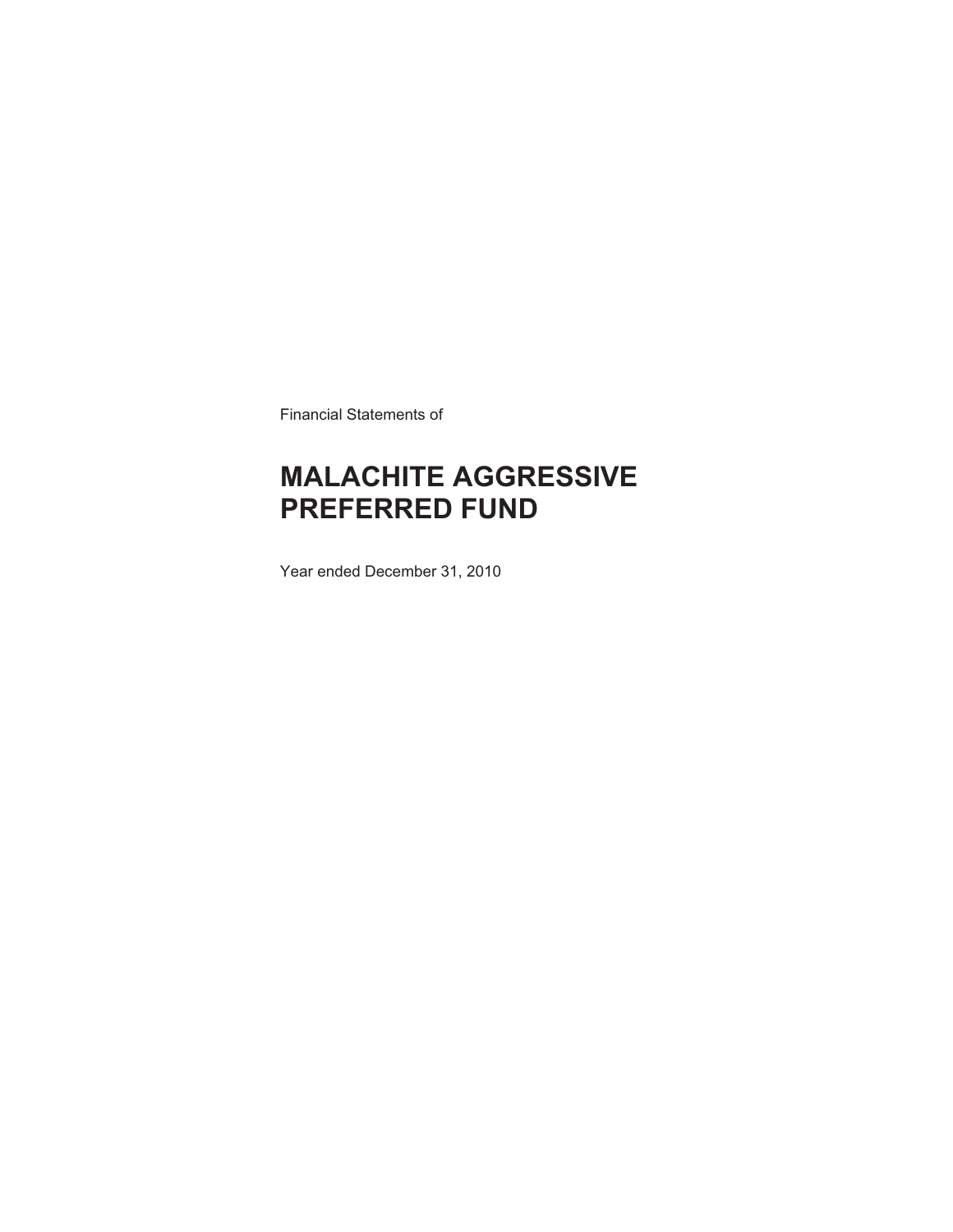

**KPMG LLP** 

 **Chartered Accountants**  Yonge Corporate Centre Telephone(416) 228-7000 4100 Yonge Street, Suite 200 Fax (416) 224-4671 Toronto ON M2P 2H3 **Internet WWW.kpmg.ca** Canada

### **INDEPENDENT AUDITORS' REPORT**

To the Unitholders of Malachite Aggressive Preferred Fund (the "Fund")

We have audited the accompanying financial statements of Malachite Aggressive Preferred Fund, which comprise the statements of net assets and investment portfolio as at December 31, 2010, the statements of operations, changes in net assets and unitholders' equity for the year then ended, and notes, comprising a summary of significant accounting policies and other explanatory information.

#### *Management's Responsibility for the Financial Statements*

Management is responsible for the preparation and fair presentation of these financial statements in accordance with Canadian generally accepted accounting principles, and for such internal control as management determines is necessary to enable the preparation of financial statements that are free from material misstatement, whether due to fraud or error.

#### *Auditor's Responsibility*

Our responsibility is to express an opinion on these financial statements based on our audit. We conducted our audit in accordance with Canadian generally accepted auditing standards. Those standards require that we comply with ethical requirements and plan and perform the audit to obtain reasonable assurance about whether the consolidated financial statements are free from material misstatement.

An audit involves performing procedures to obtain audit evidence about the amounts and disclosures in the financial statements. The procedures selected depend on our judgment, including the assessment of the risks of material misstatement of the financial statements, whether due to fraud or error. In making those risk assessments, we consider internal control relevant to the entity's preparation and fair presentation of the financial statements in order to design audit procedures that are appropriate in the circumstances, but not for the purpose of expressing an opinion on the effectiveness of the entity's internal control. An audit also includes evaluating the appropriateness of accounting policies used and the reasonableness of accounting estimates made by management, as well as evaluating the overall presentation of the financial statements.

We believe that the audit evidence we have obtained is sufficient and appropriate to provide a basis for our audit opinion.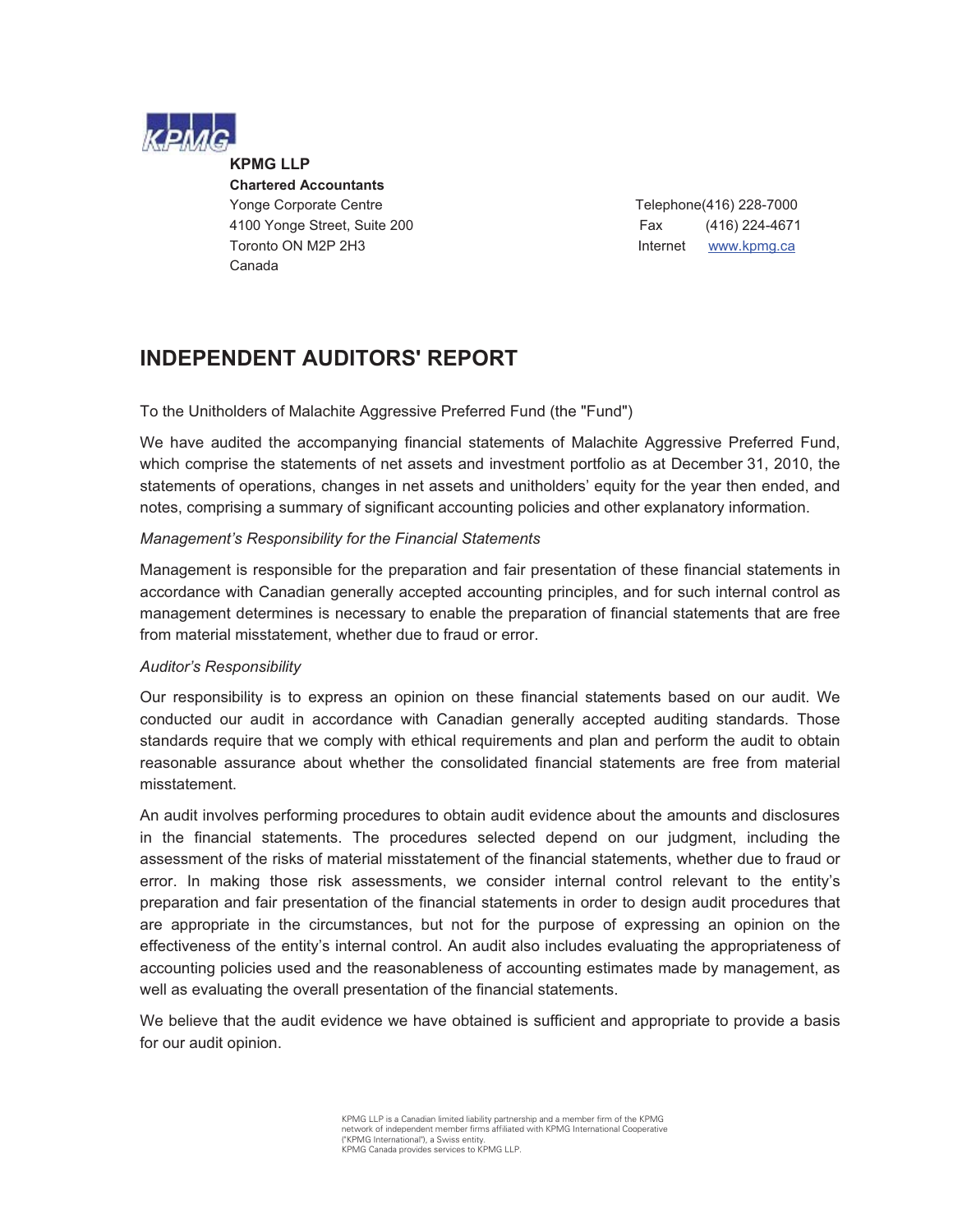

Page 2

*Opinion*

In our opinion, the financial statements present fairly, in all material respects, the financial position of Malachite Aggressive Preferred Fund, as at December 31, 2010, and the results of its operations and the changes in its net assets and unitholders' equity for the year then ended in accordance with Canadian generally accepted accounting principles.

 $KPMG$  14P

Chartered Accountants, Licensed Public Accountants

March 22, 2011 Toronto, Canada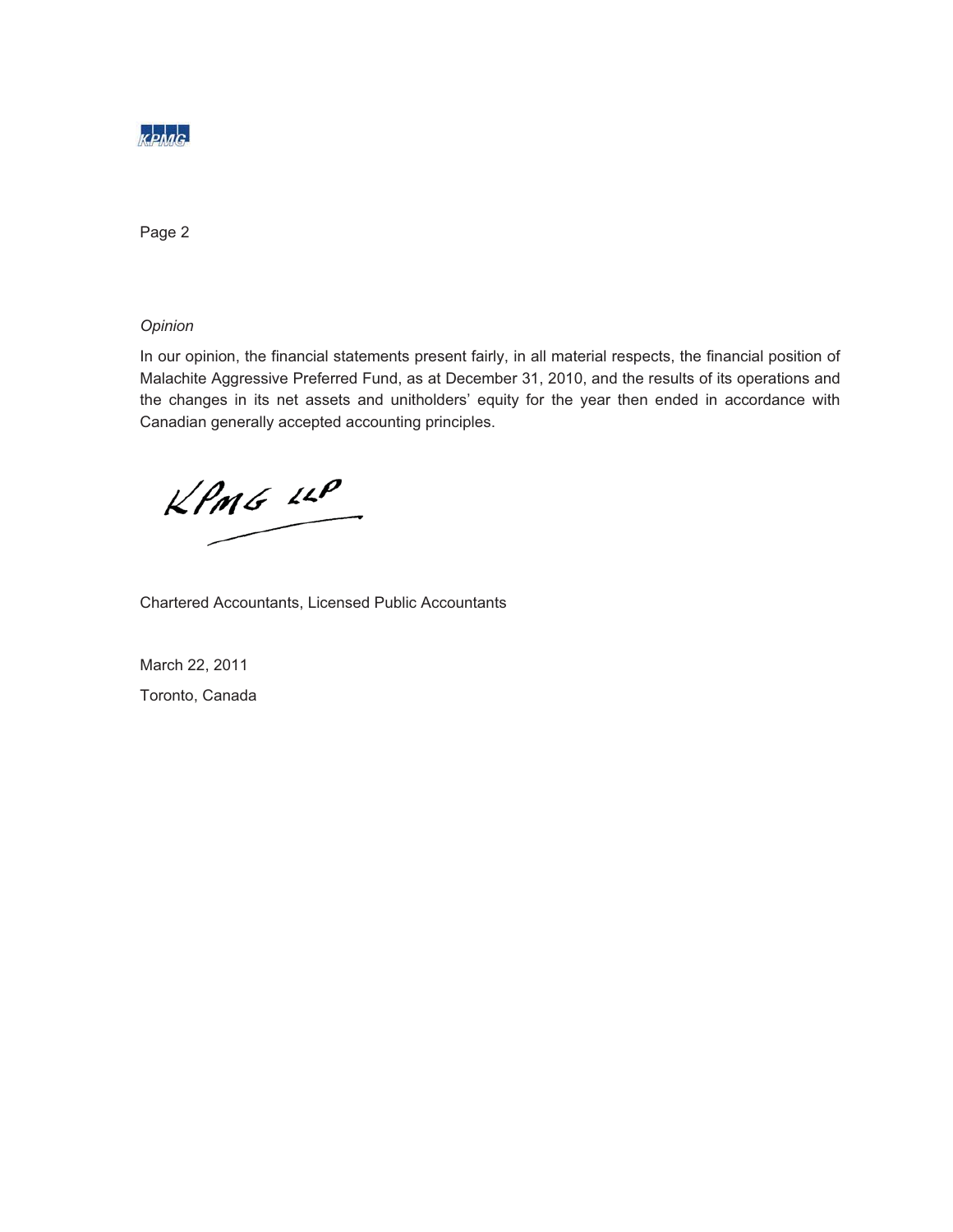Statement of Net Assets

| December 31                                                                          | 2010                                     | 2009                                     |
|--------------------------------------------------------------------------------------|------------------------------------------|------------------------------------------|
| <b>Net Assets</b>                                                                    |                                          |                                          |
| Investments, at fair value*<br>Due from brokers<br>Cash<br>Accrued income receivable | \$2,871,599<br>63,320<br>45,457<br>8,966 | \$1,967,496<br>81,518<br>12,336<br>4,315 |
|                                                                                      | \$2,989,342                              | \$2,065,665                              |
| Accrued liabilities<br>Due to brokers                                                | \$<br>88,750<br>81,542<br>170,292        | \$<br>22,969<br>58,581<br>81,550         |
| Total net assets and unitholders' equity                                             | \$2,819,050                              | \$1,984,115                              |
| Unitholders' Equity                                                                  |                                          |                                          |
| Units issued and outstanding<br>Unrealized appreciation in value of investments      | \$2,717,253<br>101,797                   | \$1,902,088<br>82,027                    |
|                                                                                      | \$2,819,050                              | \$1,984,115                              |
| Net asset value per unit                                                             | \$<br>10.7659                            | \$<br>10.5662                            |

\*Cost of investments is reflected on the statement of investment portfolio.

See accompanying notes to financial statements.

\_\_\_\_\_\_\_\_\_\_\_\_\_\_\_\_\_\_\_\_\_\_\_\_\_\_\_\_\_\_\_\_\_\_\_\_\_\_\_

On behalf of the Trustee:

Hymas Investment Management Inc.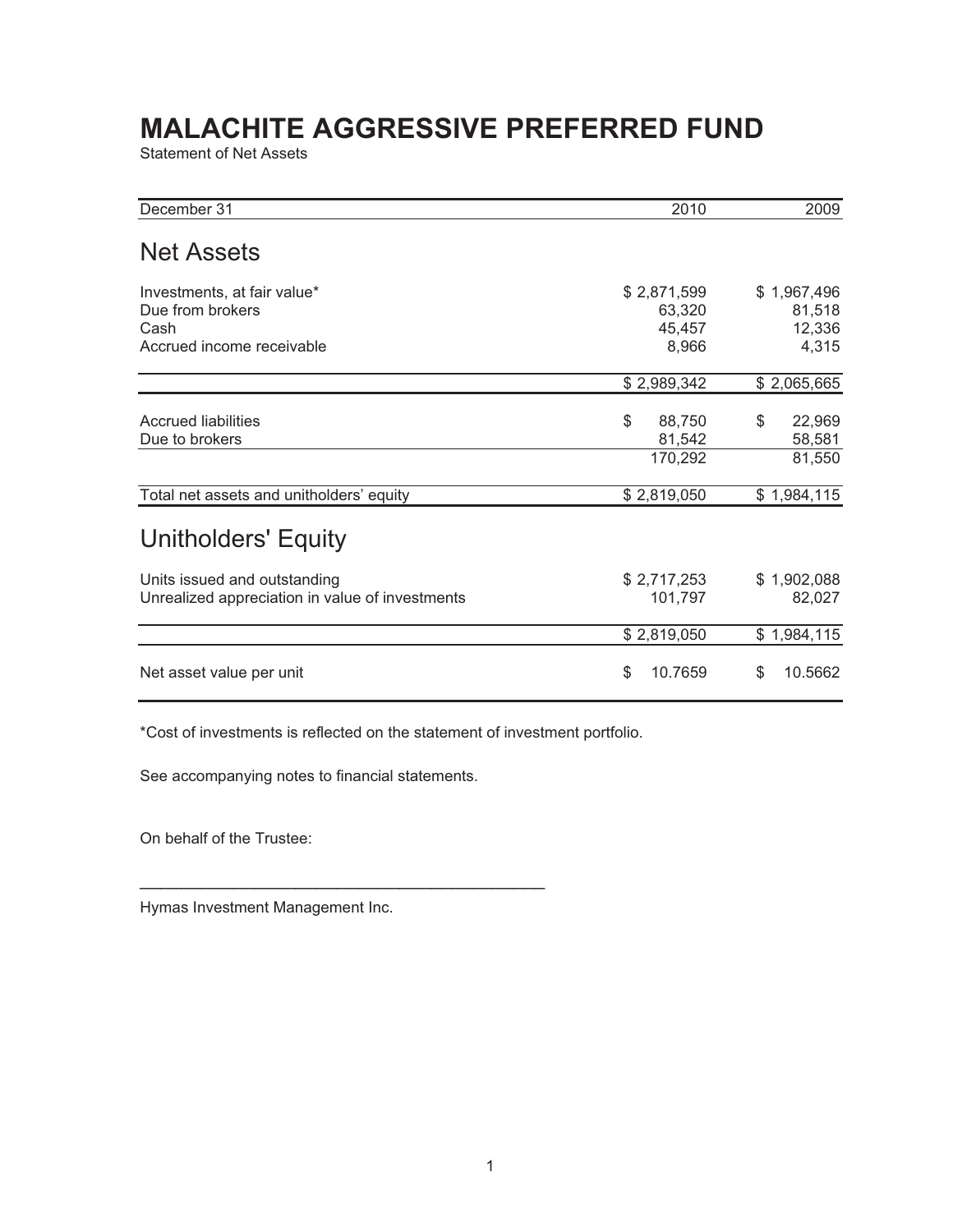Statement of Operations

| Year end December 31                                                                                                          | 2010          | 2009          |
|-------------------------------------------------------------------------------------------------------------------------------|---------------|---------------|
| Investment income:<br><b>Dividends</b>                                                                                        | \$<br>140,368 | \$<br>97,979  |
| Expenses:                                                                                                                     |               |               |
| Legal and audit                                                                                                               | 10,200        | 6,600         |
| Interest                                                                                                                      | 402           | 413           |
| Other                                                                                                                         | 63            | (23)          |
|                                                                                                                               | 10,665        | 6,990         |
| Amounts that would otherwise have been payable by the                                                                         |               |               |
| Investment fund that were paid or absorbed by the Manager                                                                     | (2,000)       | (695)         |
|                                                                                                                               | 8,665         | 6,295         |
|                                                                                                                               |               |               |
| Net investment income                                                                                                         | 131,703       | 91,684        |
|                                                                                                                               |               |               |
| Net realized gains                                                                                                            | 222,619       | 479,095       |
| Net change in unrealized gains                                                                                                | 19.770        | 75,229        |
| <b>Transaction costs</b>                                                                                                      | (6, 103)      | (17, 862)     |
|                                                                                                                               | 236,286       | 536,462       |
| Increase in net assets from operations                                                                                        | \$<br>367,989 | \$<br>628,146 |
| Increase in net assets from operations per unit<br>(based on weighted average number of units<br>outstanding during the year) | \$<br>1.7152  | \$<br>5.0206  |

See accompanying notes to financial statements.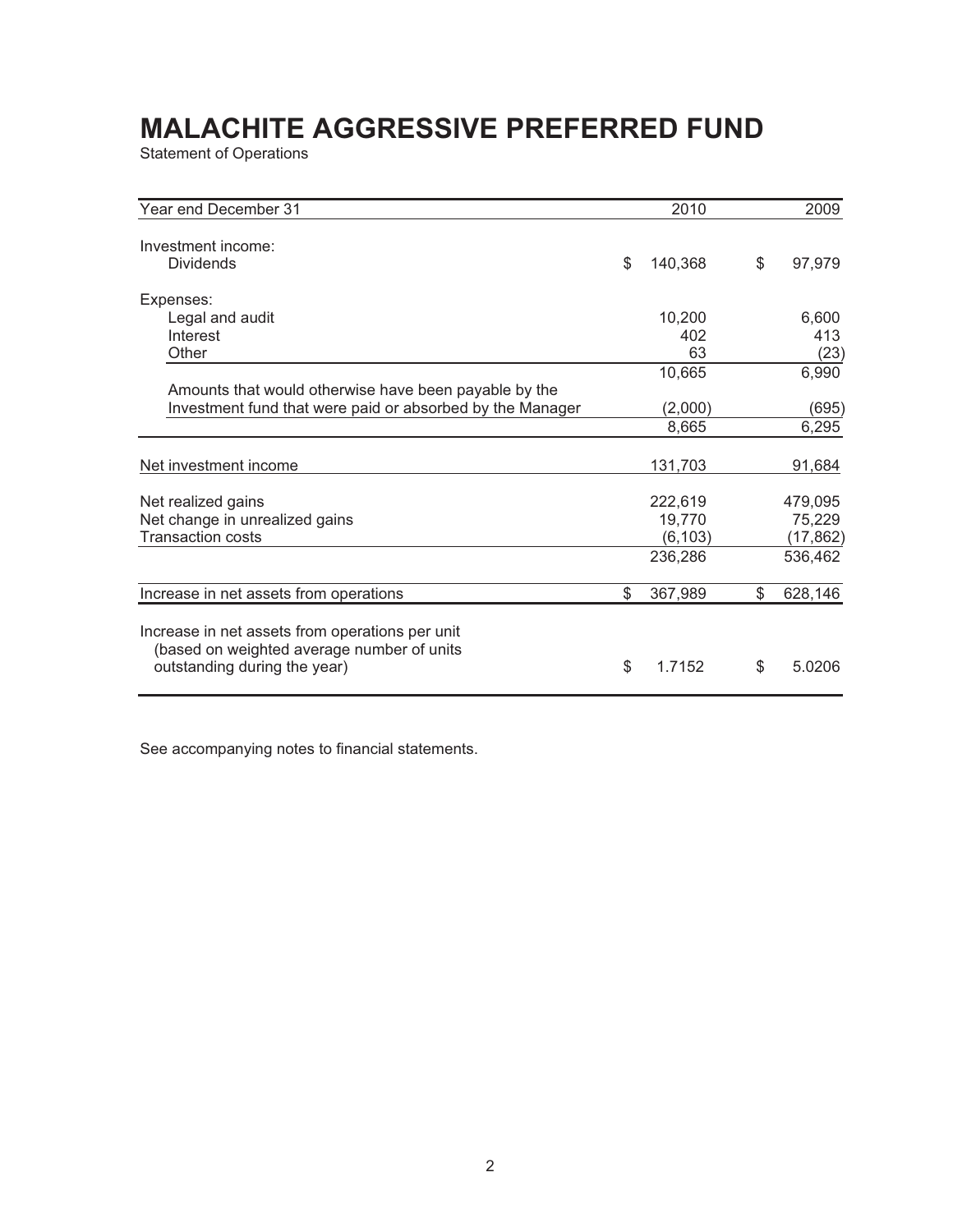Statement of Changes in Net Assets

| Year ended December 31                                    | 2010                  | 2009                |
|-----------------------------------------------------------|-----------------------|---------------------|
| Net assets at the beginning of the year                   | \$1,984,115           | \$<br>775,804       |
| Increase in net assets from operations                    | 367,989               | 628,146             |
| Capital transactions:                                     |                       |                     |
| Proceeds from issue of units                              | 881,000               | 688,000             |
| Reinvested distributions<br>Units redeemed                | 235,066<br>(300, 901) | 369,056<br>(73,060) |
| Distributions to unitholders:                             |                       |                     |
| Capital gains                                             | (216, 516)            | (461, 233)          |
| Investment income                                         | (131, 703)            | (91, 684)           |
| Recovery of distributions in excess of income             |                       | 149,086             |
| Net assets, December 31                                   | \$2,819,050           | \$1,984,115         |
| <b>Statement of Changes in Unitholders' equity</b>        |                       | <b>Units</b>        |
| Units issued and outstanding:                             |                       |                     |
| Balance, January 1, 2009                                  |                       | 96,415.9751         |
| Units issued for cash, including reinvested distributions |                       | 98,654.7837         |
| Units redeemed                                            |                       | (7, 291.0917)       |
| Balance, December 31, 2009                                |                       | 187,779.6671        |
| Units issued for cash, including reinvested distributions |                       | 100,441.1196        |
| Units redeemed                                            |                       | (26, 371.5727)      |
| Outstanding at December 31, 2010                          |                       | 261,849.2113        |

See accompanying notes to financial statements.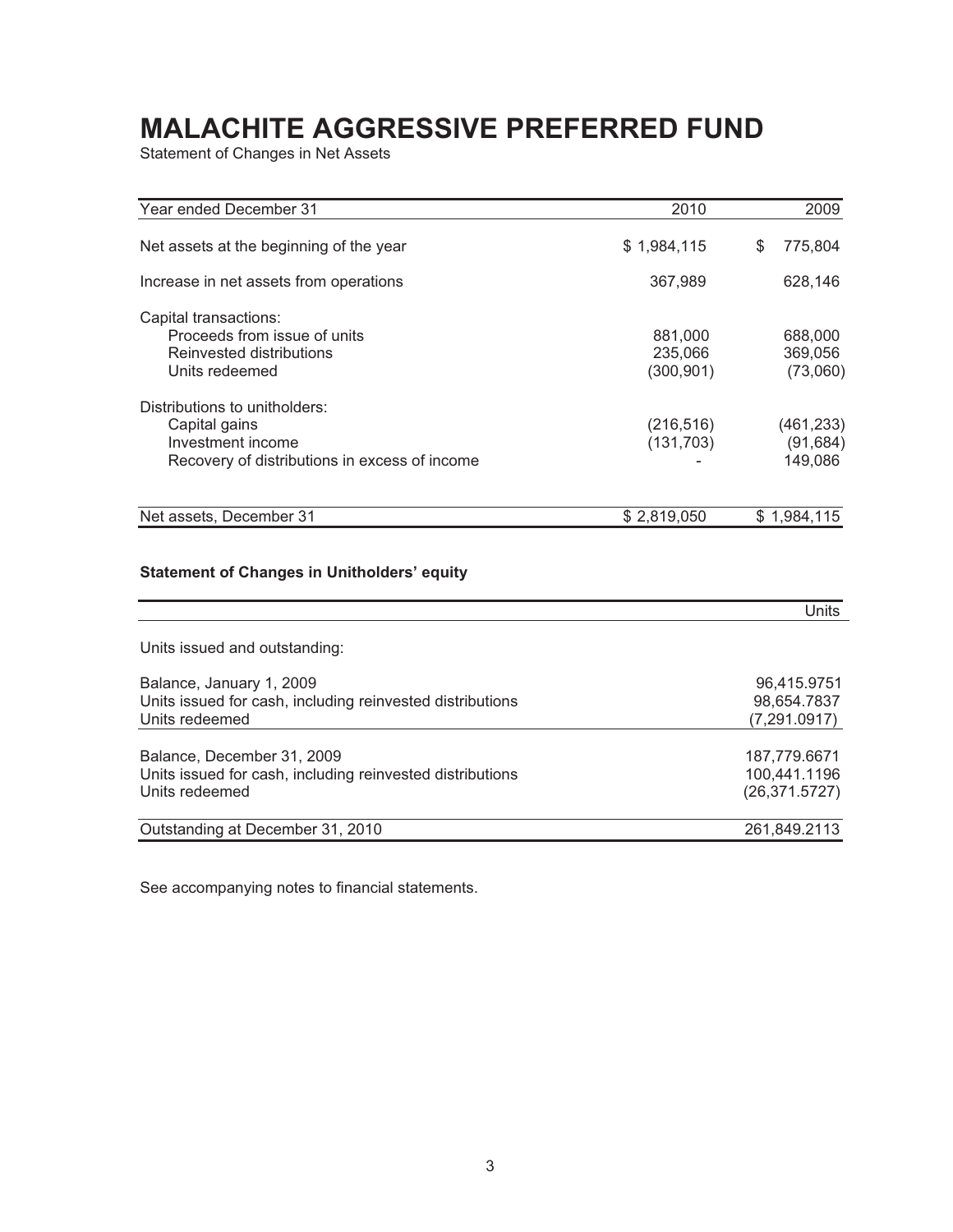Statement of Investments

December 31, 2010

| Number of<br>shares | Security                                                                                              | Average<br>cost | Fair<br>value | Weight in<br>portfolio |
|---------------------|-------------------------------------------------------------------------------------------------------|-----------------|---------------|------------------------|
| 2,800               | <b>BAM Split Corp. Class AA</b><br>\$<br>Preferred Shares, Series 3                                   | 57,645          | 61,180<br>\$  | 2.2%                   |
| 3,500               | <b>Brookfield Asset Management</b><br>4.75% Cum. Class A<br>Preference Shares, Series 17              | 72,211          | 72,030        | 2.6%                   |
| 8,100               | <b>Brookfield Asset Management</b><br>4.75% Cum. Class A<br>Preference Shares, Series 18              | 146,371         | 167,913       | 6.0%                   |
| 7,600               | CIBC 4.80% Non-Cum. Class A<br>Preferred Shares, Series 30                                            | 162,103         | 171,304       | 6.1%                   |
| 3,800               | CIBC 4.50% Non-Cum. Class A<br>Preferred Shares, Series 32                                            | 76,893          | 81,548        | 2.9%                   |
| 2,000               | CIBC 5.50% Non-Cum. Class A<br>Preferred Shares, Series 18                                            | 50,215          | 49,640        | 1.8%                   |
| 2,400               | CU Inc. 6.70% Cum. Redeemable 5-Year<br>Rate Reset Preferred Shares, Series 2                         | 68,001          | 67,440        | 2.4%                   |
| 5,700               | Great-West Lifeco Inc. 4.50% Non-Cum.<br>Class 1 Preferred Shares, Series I                           | 116,557         | 121,980       | 4.3%                   |
| 500                 | Great-West Lifeco Inc. 5.65% Non-Cum.<br>Class 1 Preferred Shares, Series L                           | 12,359          | 12,320        | 0.4%                   |
| 5,900               | Great-West Lifeco Inc. 5.80% Non-Cum.<br>Class 1 Preferred Shares, Series M                           | 145,769         | 146,910       | 5.2%                   |
| 200                 | HSBC Bank Canada Non-Cum.<br>Class 1 Preferred Shares, Series C                                       | 4,667           | 4,654         | 0.2%                   |
| 4,700               | Industrial Alliance Insurance &<br>Financial Services, Non-Cum. Class A<br>Preferred Shares, Series F | 119,830         | 118,816       | 4.2%                   |
| 12,500              | Manulife Financial Corp. 4.65%<br>Class A Preferred Shares, Series 2                                  | 242,769         | 265,625       | 9.4%                   |
| 2,400               | Manulife Financial Corp. 4.50%<br>Class A Preferred Shares, Series 3                                  | 45,292          | 48,960        | 1.7%                   |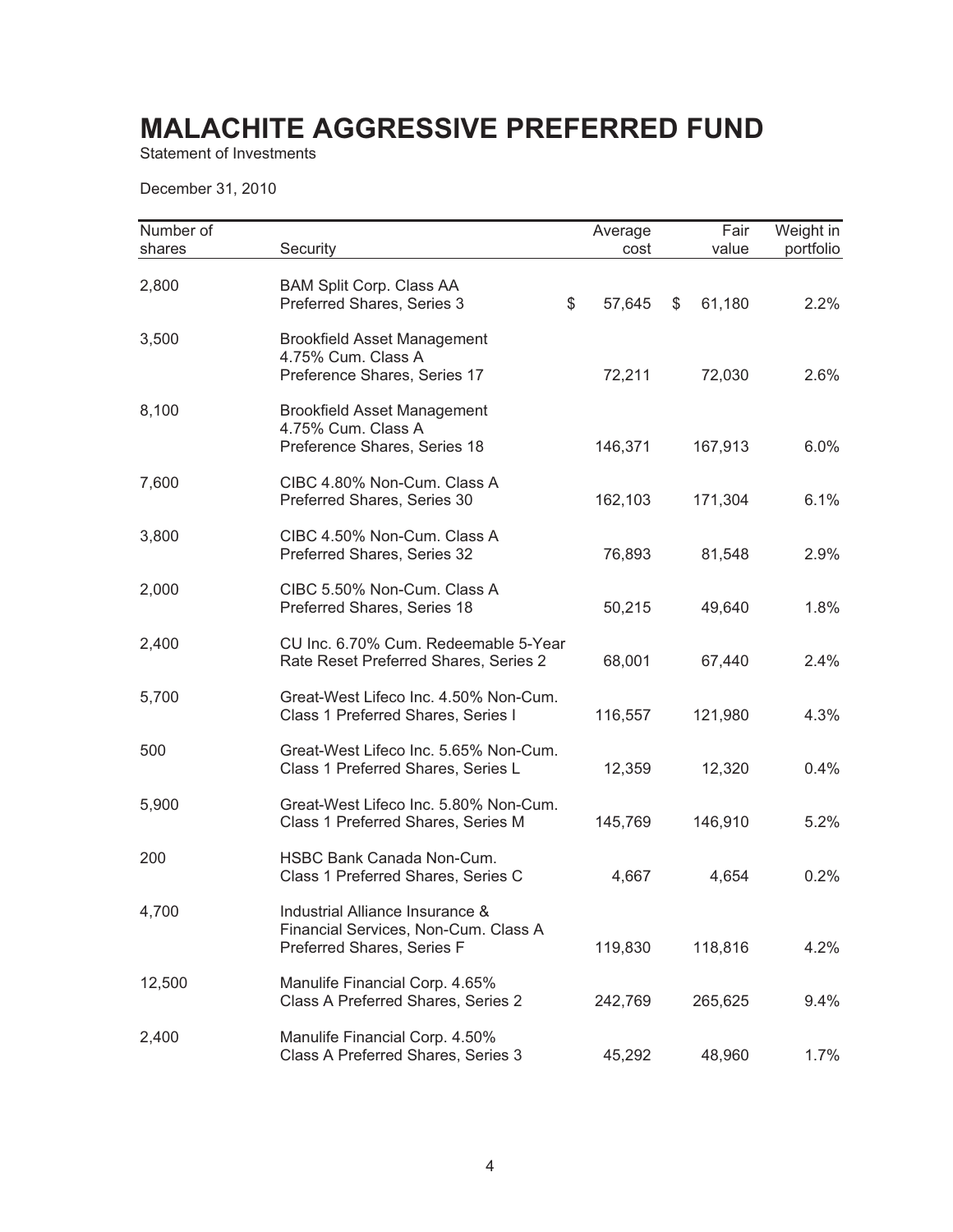Statement of Investments (continued)

December 31, 2010

| <b>Shares</b> | Security                                                                     | Average<br>cost | Fair<br>value | Weight in<br>portfolio |
|---------------|------------------------------------------------------------------------------|-----------------|---------------|------------------------|
| 4,100         | Power Corp. of Canada 5.80% Non-Cum.<br>First Preferred Shares, Series C     | 102,306         | 100,860       | 3.6%                   |
| 500           | Power Financial Corp. 5.75% Non-Cum.<br>First Preferred Shares, Series H     | 12,444          | 12,610        | 0.4%                   |
| 1,000         | Power Financial Corp. 4.95% Non-Cum.<br>First Preferred Shares, Series K     | 22,399          | 22,800        | 0.8%                   |
| 1,000         | Power Financial Corp. 5.10% Non-Cum.<br>First Preferred Shares, Series L     | 21,436          | 23,380        | 0.8%                   |
| 100           | Power Financial Corp. 6.00% Non-Cum.<br>First Preferred Shares, Series M     | 2,734           | 2,699         | 0.1%                   |
| 4,800         | Power Financial Corp. 5.80% Non-Cum.<br>First Preferred Shares, Series O     | 120,296         | 120,720       | 4.3%                   |
| 2,200         | RBC 6.25% Non-Cum. 5-Year Rate Reset<br>First Preferred Shares, Series AP    | 61,000          | 59,994        | 2.1%                   |
| 4,700         | RBC 6.25% Non-Cum. 5-Year Rate Reset<br>First Preferred Shares, Series AR    | 130,907         | 128,216       | 4.5%                   |
| 2,200         | RBC 6.25% Non-Cum. 5-Year Rate Reset<br>First Preferred Shares, Series AV    | 61,120          | 60,676        | 2.2%                   |
| 1,600         | RBC 6.10% Non-Cum. 5-Year Rate Reset<br>First Preferred Shares, Series AX    | 44,020          | 44,176        | 1.6%                   |
| 3,500         | Sun Life Financial Inc. 4.75% Non-Cum.<br>Class A Preferred Shares, Series 1 | 74,449          | 75,250        | 2.7%                   |
| 6,000         | Sun Life Financial Inc. 4.80% Non-Cum.<br>Class A Preferred Shares, Series 2 | 123,785         | 131,460       | 4.7%                   |
| 2,600         | Sun Life Financial Inc. 4.45% Non-Cum.<br>Class A Preferred Shares, Series 3 | 47,977          | 52,650        | 1.9%                   |
| 4,100         | Sun Life Financial Inc. 4.45% Non-Cum.<br>Class A Preferred Shares, Series 4 | 75,271          | 83,025        | 2.9%                   |
| 9,800         | Sun Life Financial Inc. 4.50% Non-Cum.<br>Class A Preferred Shares, Series 5 | 179,537         | 195,118       | 6.9%                   |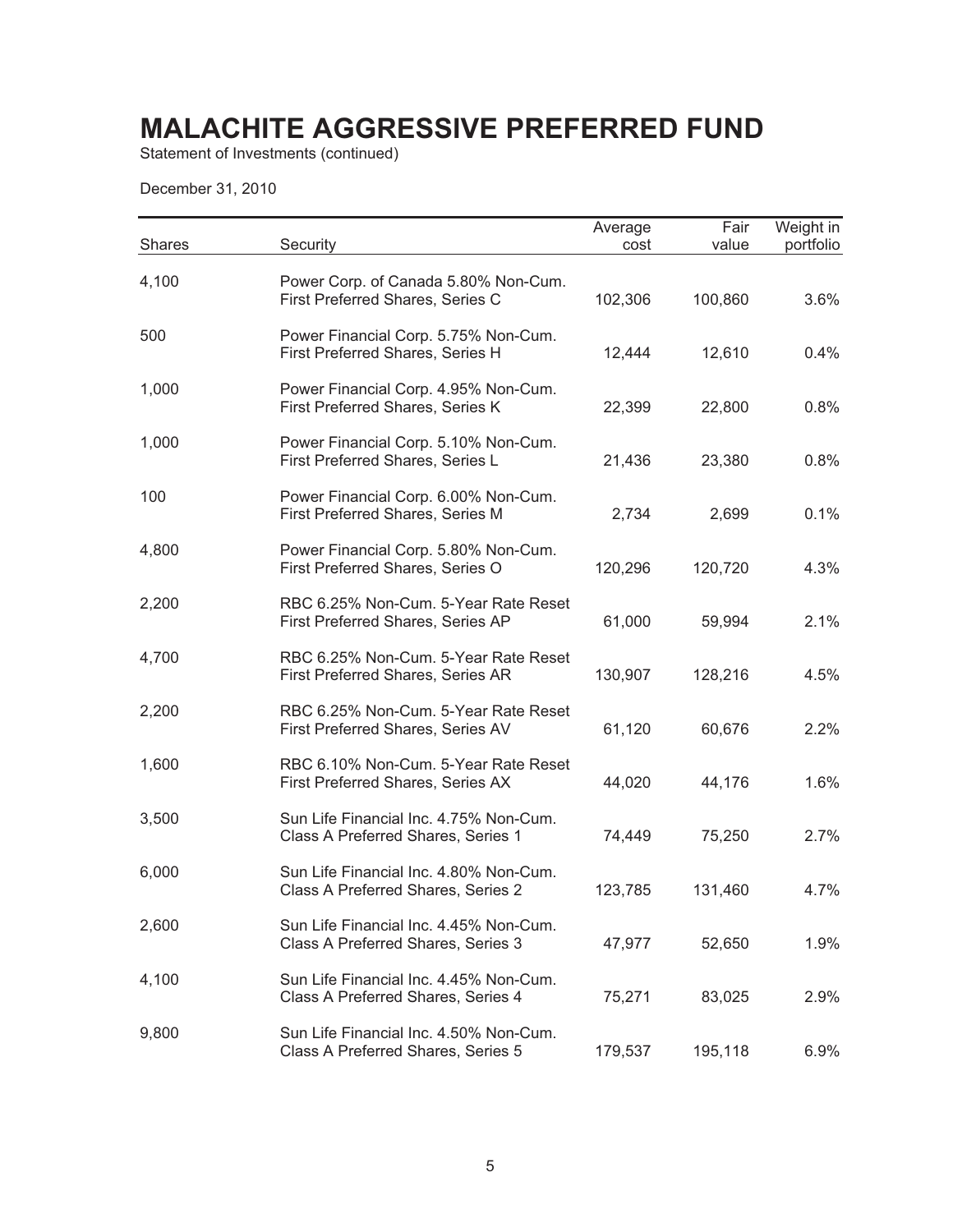Statement of Investments (continued)

December 31, 2010

|                               |                                                                                           | Average                | Fair                   | Weight in |
|-------------------------------|-------------------------------------------------------------------------------------------|------------------------|------------------------|-----------|
| <b>Shares</b>                 | Security                                                                                  | cost                   | value                  | portfolio |
| 7,000                         | Westcoast Energy Inc.<br>5.50% Cum. Redeemable<br><b>First Preferred Shares, Series 7</b> | 171,894                | 167,580                | 5.9%      |
| 4,000                         | Westcoast Energy Inc.<br>5.60% Cum. Redeemable<br>First Preferred Shares, Series 8        | 92,085                 | 97,080                 | 3.4%      |
| 4,900                         | Yellow Media Inc. Cum. Rate Reset<br><b>First Preferred Shares, Series 3</b>              | 105,460<br>\$2,769,802 | 102,985<br>\$2,871,599 | 3.7%      |
| Other assets less liabilities |                                                                                           |                        | (52,549)               | $(1.9\%)$ |
| Net assets                    |                                                                                           |                        | \$2,819,050            | 100.0%    |

See accompanying notes to financial statements.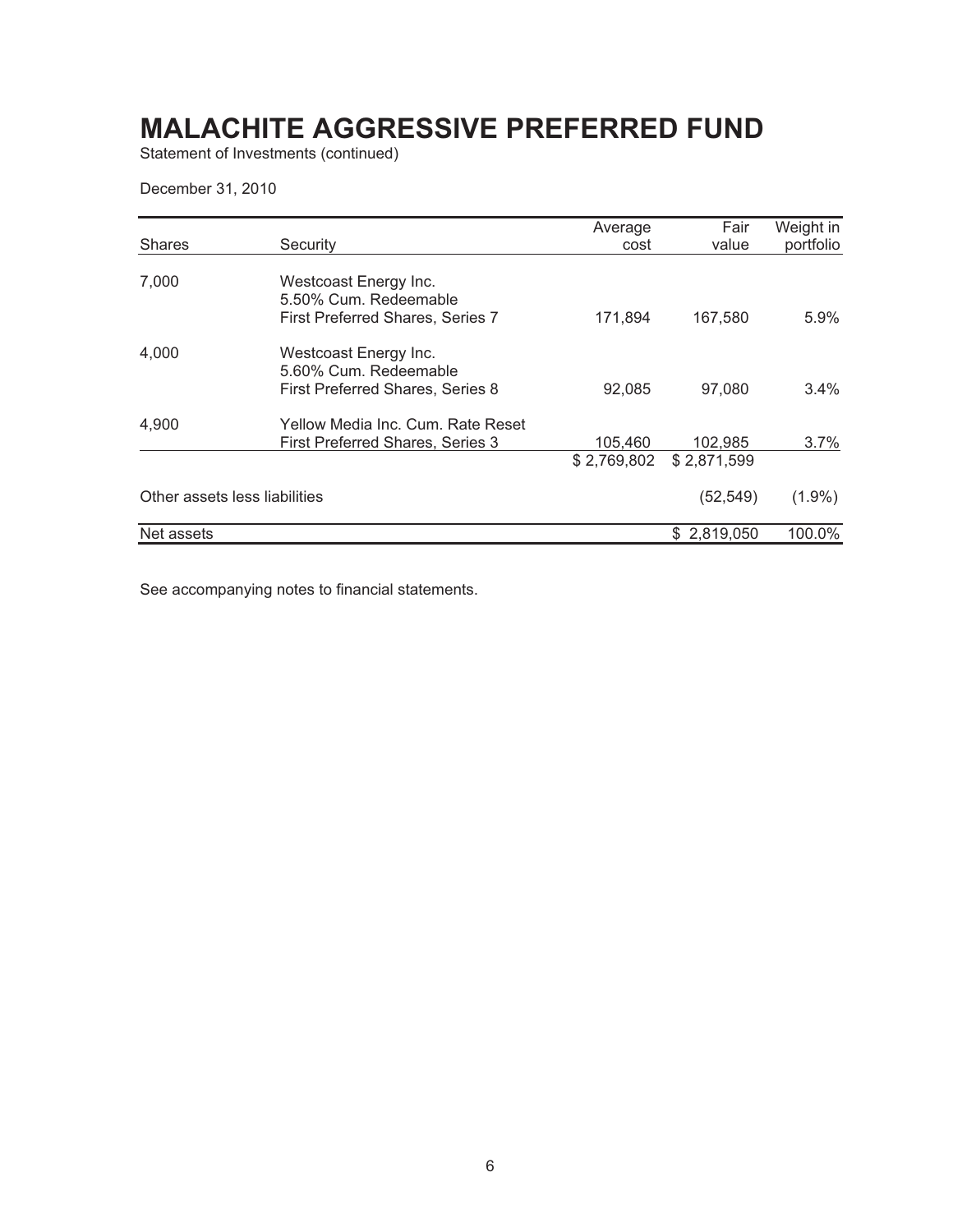Notes to Financial Statements

For the year ended December 31, 2010

#### **1. The Fund:**

- (a) Malachite Aggressive Preferred Fund is an unincorporated open-ended mutual fund trust established under the laws of the Province of Ontario by a Master Declaration of Trust (for the Malachite Funds in general) and an associated Fund Regulation (for the Fund itself). Hymas Investment Management Inc. ("Hymas") is the Trustee and Manager of the fund.
- (b) The authorized capital of the fund consists of an unlimited number of units without par value. The number of units outstanding is disclosed in the statement of changes in unitholders' equity.
- (c) The financial statements of the Fund include the statement of investments and the statement of net assets at December 31, 2010 and the statement of operations, and the statements of changes in net assets and unitholders' equity for the year ended December 31, 2010.

#### **2. Summary of significant accounting policies:**

These financial statements have been prepared in accordance with Canadian Generally Accepted Accounting Principles ("GAAP") and reflect the following policies:

(a) Accounting estimates:

The preparation of financial statements in accordance with Canadian GAAP requires management to make estimates and assumptions that affect the amounts reported in the financial statements. Actual results could differ from those estimates.

(b) Valuation of investments:

Investments are categorized as held-for-trading and therefore recorded at fair value. Investments in securities listed on a public securities exchange or traded on an over-thecounter market are valued at the closing bid price. Securities with no available closing bid prices are valued at the last sale or close price. Securities for which a closing bid price or last sale or close price are unavailable or securities for which market quotations are unreliable or not reflective of all available material information are valued at their fair value as determined by the Manager using available sources of information and commonly accepted industry valuation techniques including valuation models.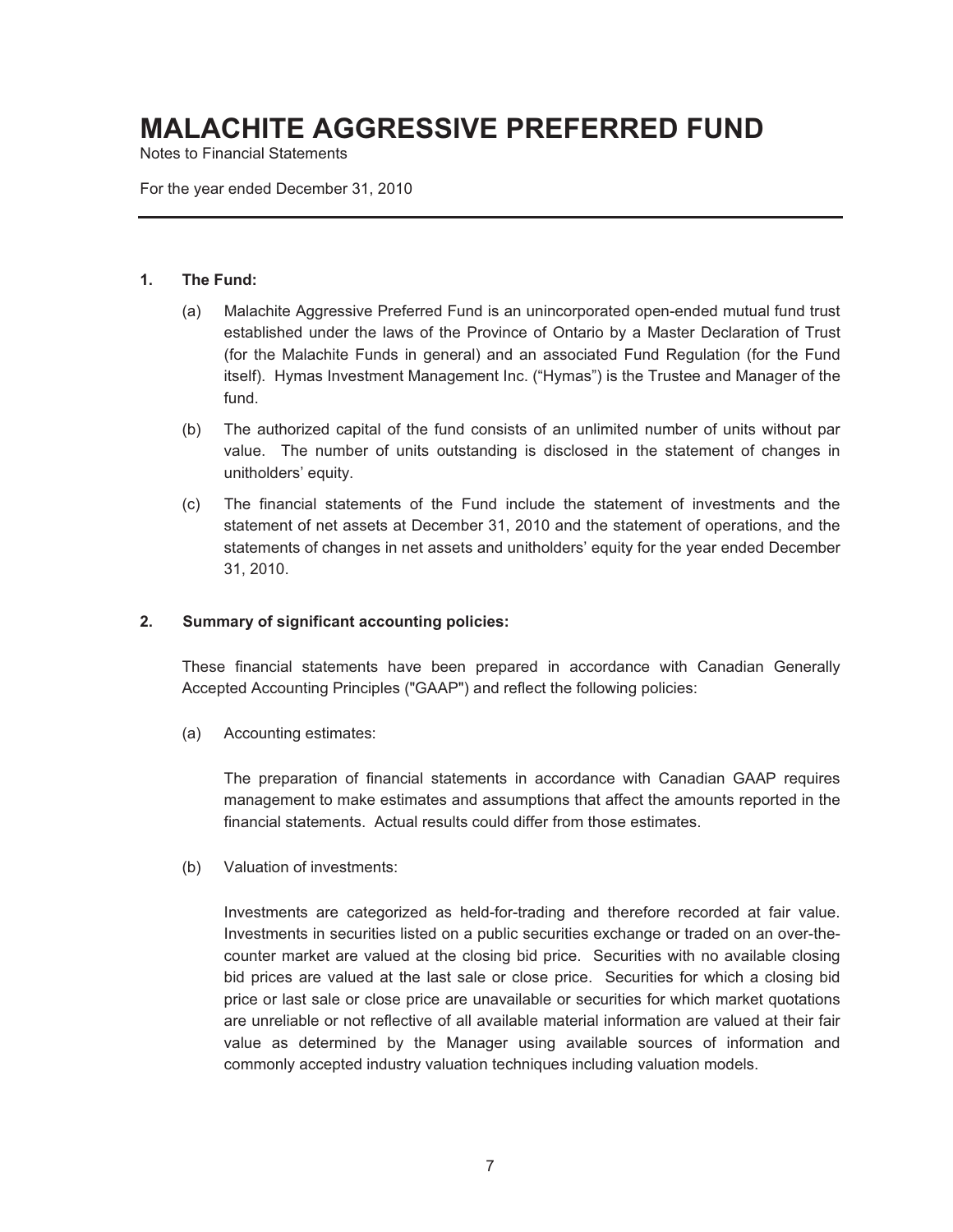Notes to Financial Statements (continued)

For the year ended December 31, 2010

#### **2. Summary of significant accounting policies continued:**

(c) Cash:

Cash is cash on deposit and is carried at cost, which approximates its fair value.

(d) Other assets and liabilities:

Amounts due from broker and accrued income receivable are designated as receivables and shown as other assets. They are recorded at amortized cost, which approximates their fair value. Similarly, accrued liabilities and amounts due from broker are designated as financial liabilities and are recorded at amortized cost, which approximates their fair value.

(e) Investment transactions and income recognition:

All income, net realized and unrealized appreciation/(depreciation) and transaction costs are attributable to investments that are deemed held-for-trading. Investment transactions are accounted for on the trade date, that is, on the day that a buy or sell order is executed. The cost of investments represents the amount paid for each security, and is determined on an average cost basis including transaction costs. Realized gains and losses on investment transactions are computed as proceeds of disposition less their average cost. The unrealized appreciation or depreciation of investments represents the difference between their average cost and fair value at the period-end date. Dividend income is recorded on the ex-dividend and interest income is recorded daily on an accrual basis.

Income and realized and unrealized capital gain/(loss) are distributed to the unitholders in proportion to the amount of equity invested. For management and service fees, refer to note 3.

(f) Transactions costs:

Transaction costs, such as brokerage commission incurred in the purchase and sale of portfolio securities paid to external third parties are recognized as expenses in the statement of operations based on trade date.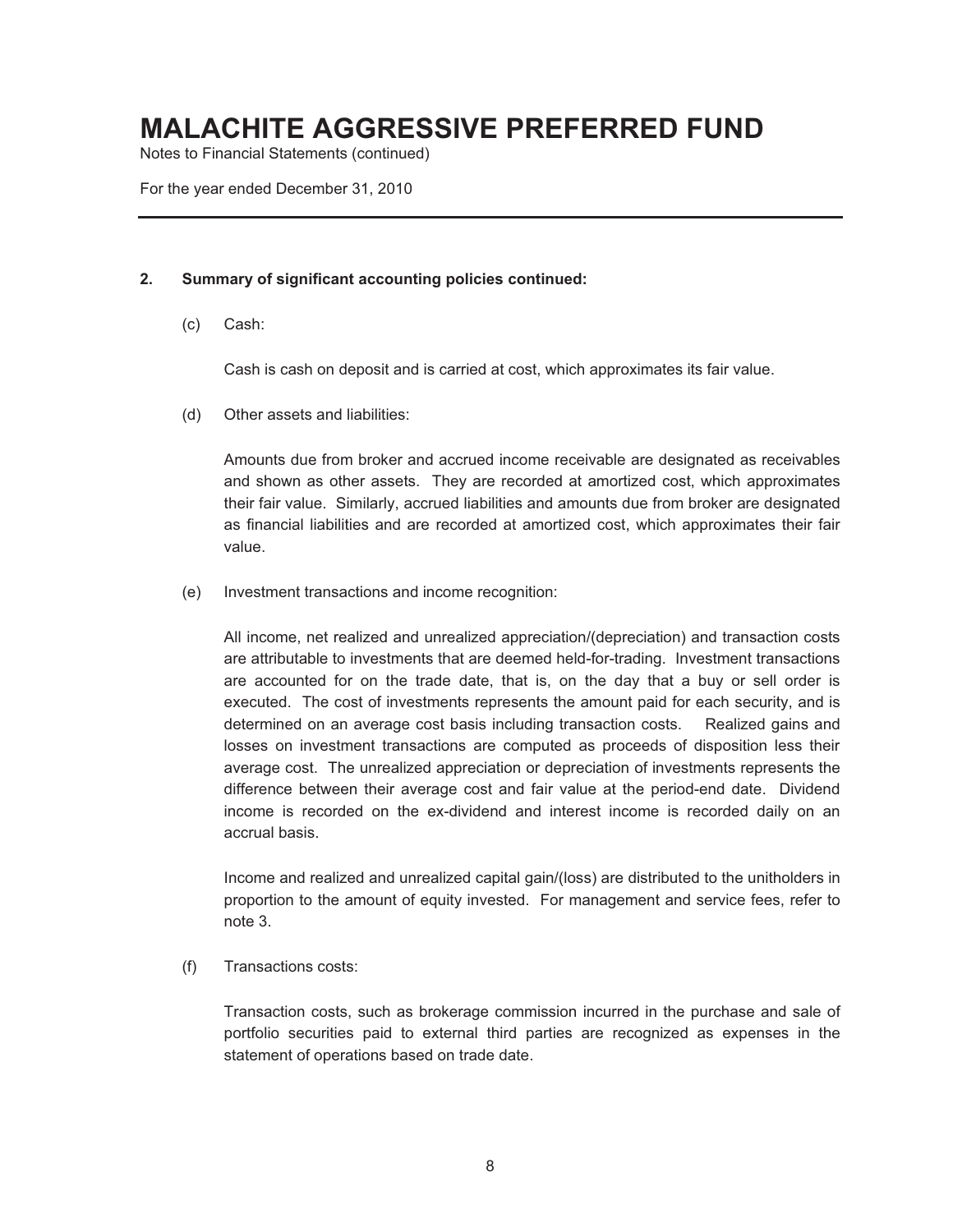Notes to Financial Statements (continued)

For the year ended December 31, 2010

#### **2. Summary of significant accounting policies (continued):**

(g) Fair value measurements:

The Fund adopted the amendments to CICA 3862, *Financial Instruments – Disclosures*  on January 1, 2009. CICA 3862 establishes a three-tier hierarchy as a framework for disclosing fair value used to value the Fund's investments. The hierarchy of inputs is summarized below:

- quoted prices (unadjusted) in active markets for identical assets or liabilities (Level 1);
- inputs other than quoted prices included in Level 1 that are observable for the asset or liability, either directly (i.e., as prices) or indirectly (i.e., derived from prices) (Level 2); and
- inputs for the asset or liability that are not based on observable market data (unobservable inputs) (Level 3).

Changes in valuation methods may result in transfers into or out of an investment's assigned level.

At December 31, 2010 all of the Fund's investments were valued using Level 1 inputs.

(h) Capital management:

The Manager manages the capital of the Fund, which consists of the net assets of the Fund, in accordance with the investment objectives set out in the Fund's Master Declaration of Trust as amended January 13, 2005, and the Regulation pertaining to Malachite Aggressive Preferred Fund.

(i) Increase in net assets from operations per unit:

Increase in net assets from operations per unit in the statement of operations represents the net increase in the net assets from operations for the period divided by the average number of units outstanding during the period.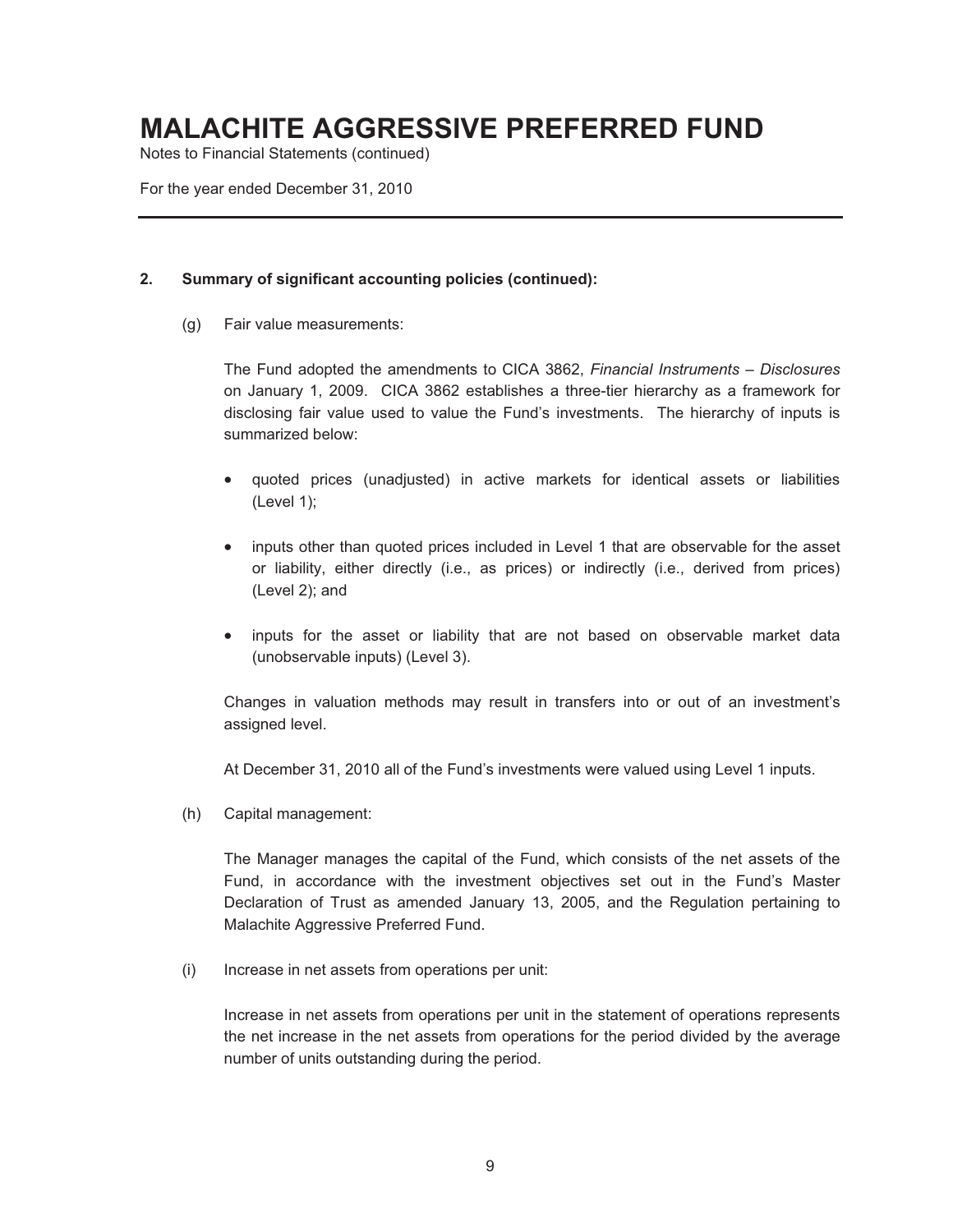Notes to Financial Statements (continued)

For the year ended December 31, 2010

#### **2. Summary of significant accounting policies (continued):**

(i) Net asset value per unit:

Net asset value per unit is computing by dividing the net asset value of the Fund at the valuation date by the total number of units of the Fund outstanding.

(k) Future changes in accounting policies:

The Canadian Accounting Standards Board has confirmed the plan to adopt International Financial Reporting Standards ("IFRS") in 2011. All publicly accountable enterprises will be required to implement IFRS for interim and annual financial statements relating to fiscal years beginning on or after January 1, 2013.

Based on the Manager's current evaluation of the differences between Canadian GAAP and IFRS, the Manager does not expect that net assets attributable to unitholders or net asset value per unit will be impacted by the changeover to IFRS. Currently, the Manager expects that the impact of IFRS on the Fund's financial statements will result in additional disclosures and potentially different presentation of unitholder interests and certain other items.

#### **3. Related party balances:**

Included in accrued liabilities are distributions payable to unitholders of \$73,989 (2009 - \$7,336) and amounts due to the Manager of \$8,030 (2009 - \$8,521).

#### **4. Management fees and expenses:**

- (a) Hymas, the Manager, provides management, distribution and administrative services to the Fund. In consideration for the services provided, Hymas receives a monthly management fee directly from the unitholders and accordingly, no management fees are reflected in these financial statements.
- (b) The Fund is responsible for the payment of all expenses relating to its operations. Operating expenses incurred by the Fund may include, but are not limited to, accounting, legal and audit fees, trustee and custodial fees, portfolio transaction costs, interest and bank charges, administrative costs excluding any salaries to the principal shareholder of the Manager, investor servicing costs and costs of reports and prospectuses.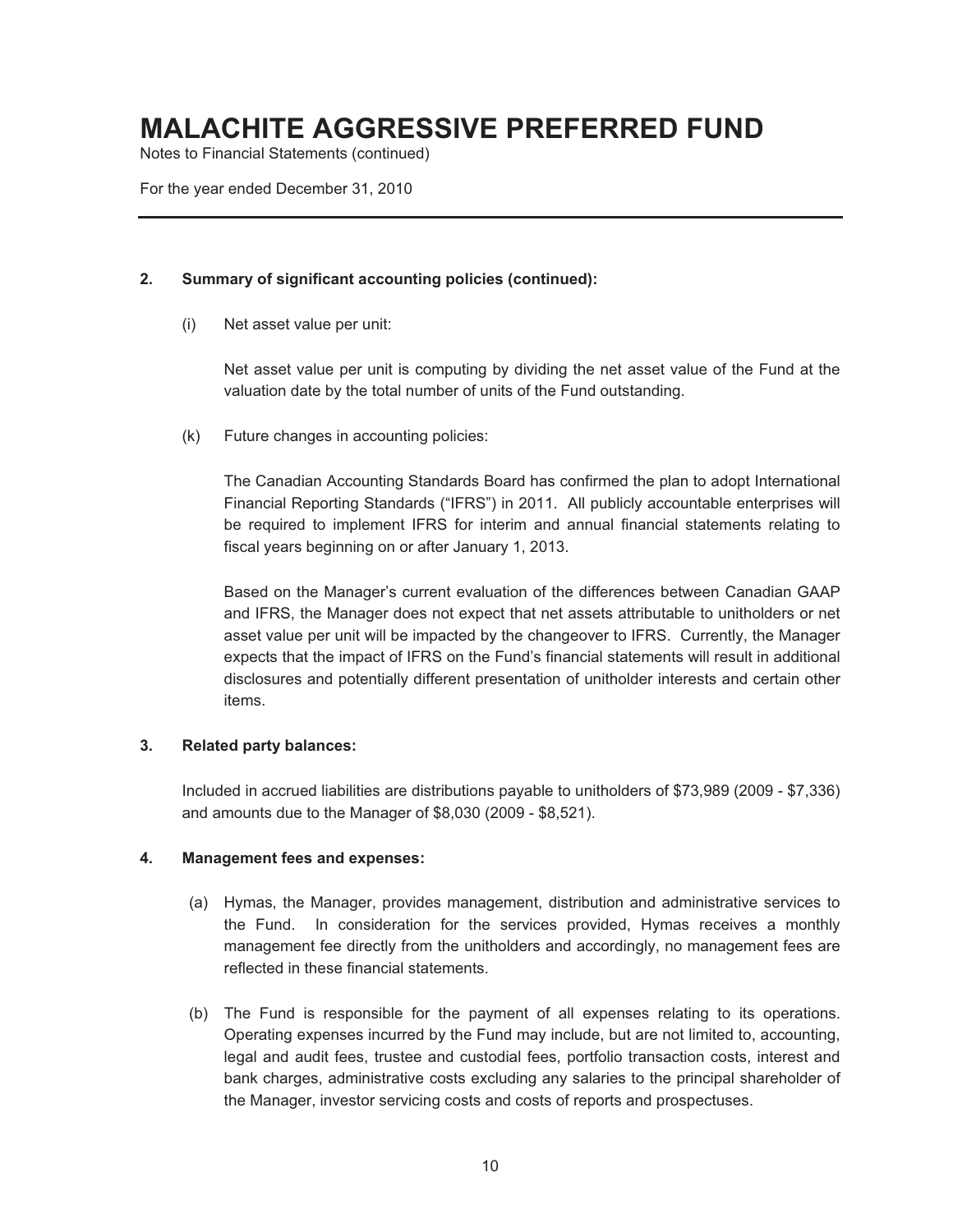Notes to Financial Statements (continued)

For the year ended December 31, 2010

#### **4. Management fees and expenses (continued):**

(c) At its sole discretion, Hymas may absorb expenses of the Fund. The expenses absorbed are shown on the statement of operations. Such absorptions can be terminated at any time, but can be expected to continue until such time as the Fund is of sufficient size to reasonably absorb all expenses incurred in its operations. It is current policy of Hymas to absorb all Fund expenses in excess of 0.50%.

#### **5. Income taxes:**

The Fund qualified as a mutual fund under the Income Tax Act (Canada) and, accordingly, is not subject to income taxes on the portion of its net income, including net realized gains, which is paid or payable to unitholders. Such distributed income is taxable in the hands of the unitholders.

Temporary differences between the carrying value of assets and liabilities for accounting and income tax purposes give rise to future income tax assets and liabilities. The most significant temporary difference is that between the reported fair value of the Fund's investment portfolio and its adjusted cost base for income tax purposes. Since the Fund's distribution policy is to distribute all net realized capital gains, future tax liabilities with respect to unrealized capital gains and future tax assets with respect to unrealized capital losses will not be realized by the Fund, and are therefore not recorded by the Fund. Unused realized capital losses represent future tax assets to the Fund but due to the uncertainty that they will be realized by offsetting future capital gains, no net tax benefit is recorded by the Fund.

As at the most recent taxation year end of December 31, 2010, the Fund had no capital losses available to reduce future net realized capital gains. (2009 – \$nil)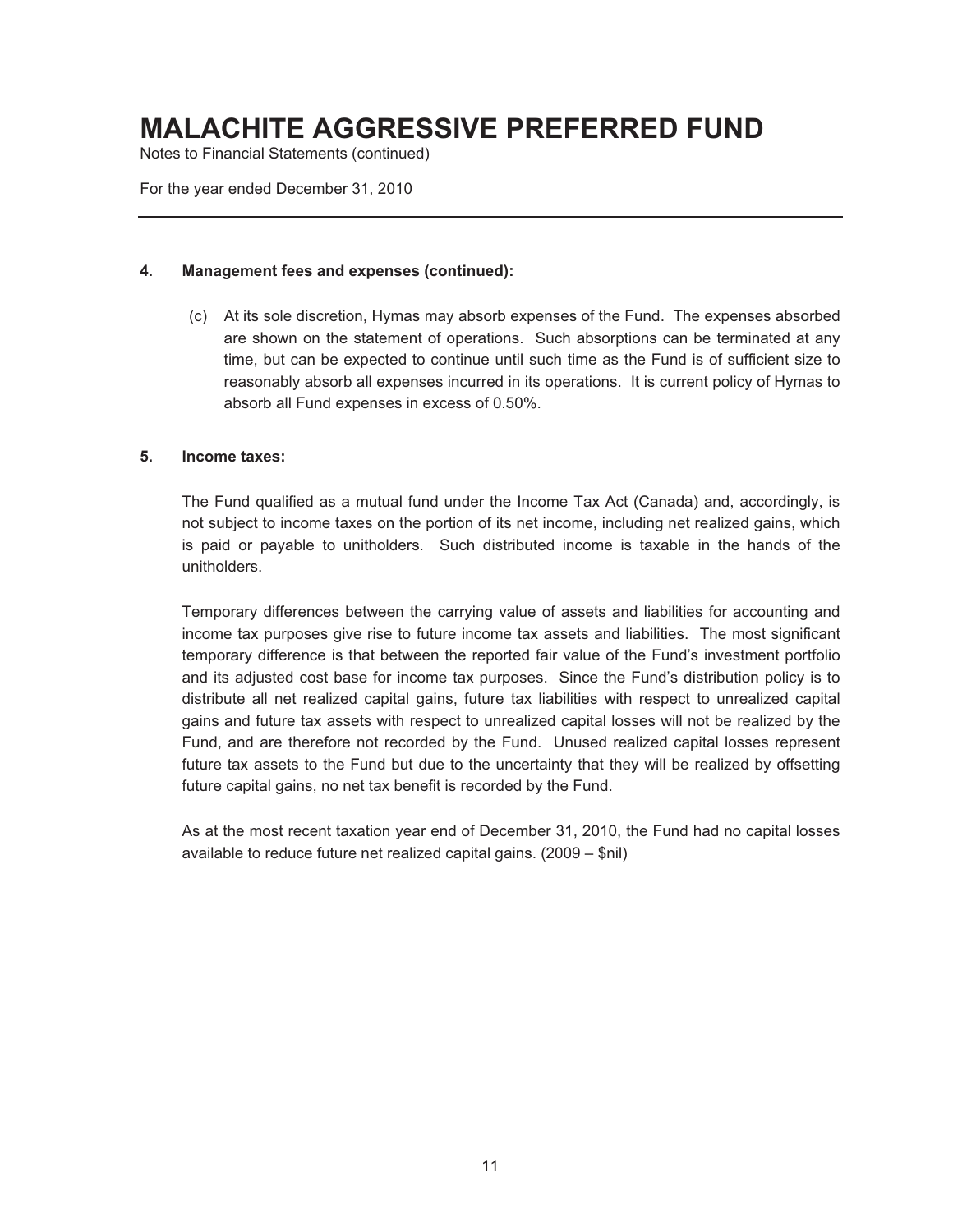Notes to Financial Statements (continued)

For the year ended December 31, 2010

#### **6. Brokerage commissions:**

Commissions paid to brokers in connection with portfolio transactions are disclosed in the statement of operations of the Fund. Hymas does not have an "soft dollar" arrangements where third party services such as investment research, statistical or other similar services were paid for by brokers.

#### **7. Reconciliation of NAV:**

Net assets reported in these financial statements are accounted for using GAAP ("GAAP Net Assets") and use the closing bid price for the fair value of investments traded in an active market. The net asset value ("NAV") for purposes of unitholders' purchases, switches and redemptions is calculated in accordance with the valuation rules as set out in the Fund's Master Declaration of Trust as amended January 13, 2005, and uses the last bid quotation on the Toronto Stock Exchange to value investments traded in an active market. The Canadian Securities Administrators require reconciliation between NAV and GAAP net assets.

At December 31, 2010, there was no difference between NAV and GAAP Net Assets on a per unit basis.

#### **8. Financial instruments:**

Essentially all of the assets and liabilities of the Fund are financial instruments. These financial instruments are comprised of investments, amount due from brokers, cash, accrued income receivable, accounts payable and accrued liabilities and amounts due to brokers. Investments are recorded at fair value based on the accounting policies described above. All other financial instruments are carried at cost or amortized cost, which given their short-term nature, closely approximates their fair value.

#### **9. Financial instrument risk:**

In the normal course of business the Fund is exposed to a variety of financial risks: market risk (comprised of market price risk and interest rate risk), counterparty credit risk and liquidity risk. The value of investments in the Fund's portfolio can fluctuate on a daily basis as a result of changes in interest rates, market and economic conditions and factors specific to individual securities within the Fund. The level of risk depends on the Fund's investment objectives and the type of securities in which it invests.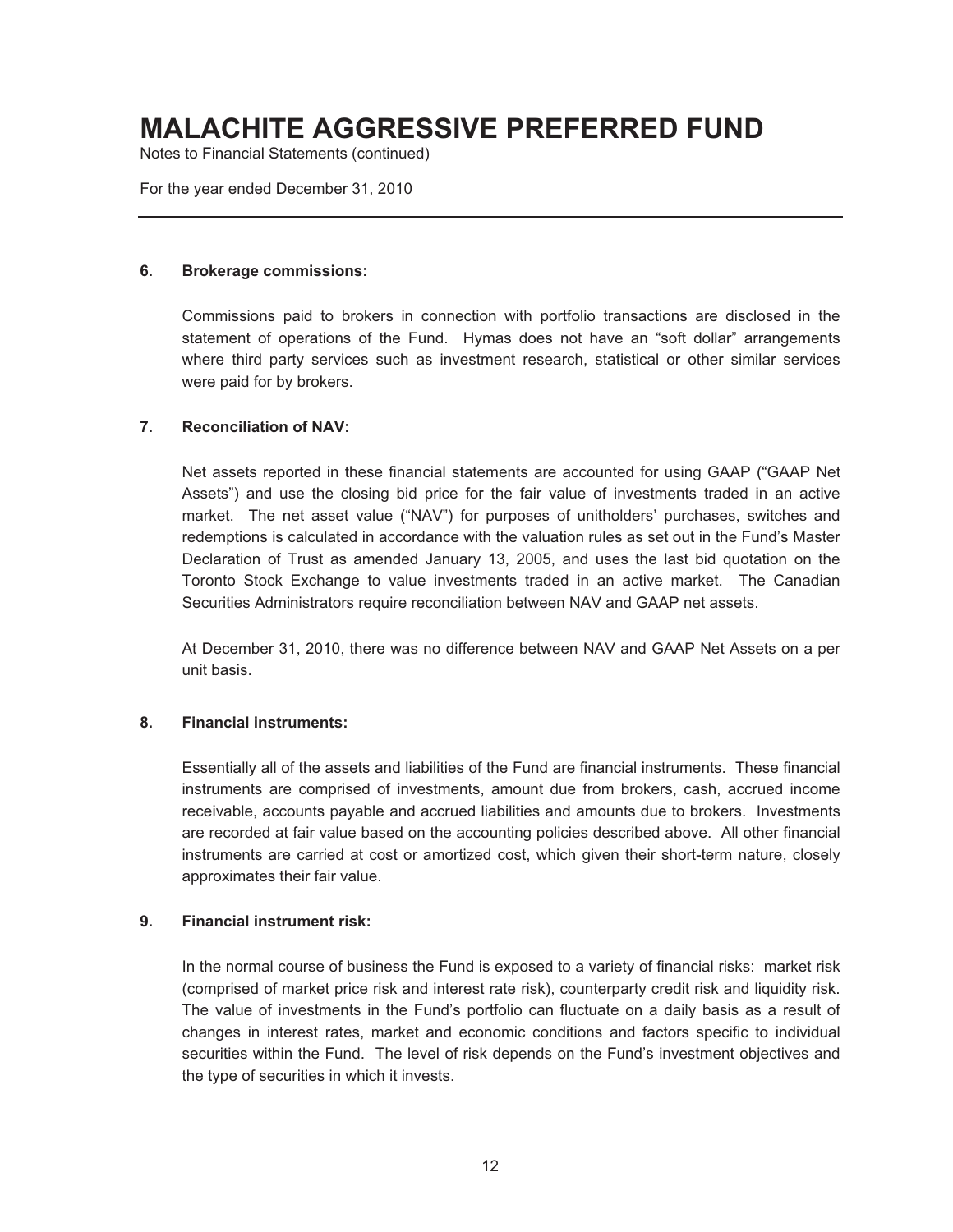Notes to Financial Statements (continued)

For the year ended December 31, 2010

#### **9. Financial instrument risk continued:**

(a) Risk management:

The Fund seeks to provide long-term capital growth in addition to a high level of after-tax income through investment primarily in preferred shares and preferred securities listed on the Toronto Stock Exchange. This fund is sold to investors as a private placement, which therefore exempts it from issuing a prospectus, providing that the investor meets certain requirements. The Manager takes a conservative approach to risk management by focusing research efforts on the analysis of a market price into it's "fair" and "liquidity" components, to achieve superior investment returns by "selling" liquidity to the market, taking advantage of mispricing while at all times keeping the client's tax and commission considerations in view.

(b) Market price risk:

Market price risk arises primarily from uncertainties about future market prices of the instruments held. Market price fluctuations may be caused by factors specific to an individual investment, or factors affecting all securities traded in a market or industry sector. All investments present a risk of loss of capital. The maximum risk resulting from financial instruments is equivalent to their fair value. If prices on the Toronto Stock Exchange for these securities, as approximated by either the S&P/TSX Preferred Share Index or the BMO Capital Markets "50" index had increased or decreased by 5% as at December 31, 2010, with all other variables held constant, the net assets of the Fund would have increased or decreased, respectively by approximately \$143,600 (approximately 5.0% of total net assets). In practice the actual results may differ from this sensitivity analysis and the difference could be material.

(c) Interest rate risk:

Interest rate risk arises on interest-bearing financial instruments where the values of those instruments fluctuate due to changes in levels of market interest rates. The majority of the Fund's financial assets are preferred shares, which are not interestbearing and not included in the computation of overall market interest rates. The fund's financial liabilities are primarily short-term in nature and generally not interest bearing. Therefore the Fund's exposure to interest rate risk is best reflected by the yields on preferred shares as reflected by either of the two indices referred to in "Market Price Risk", above.